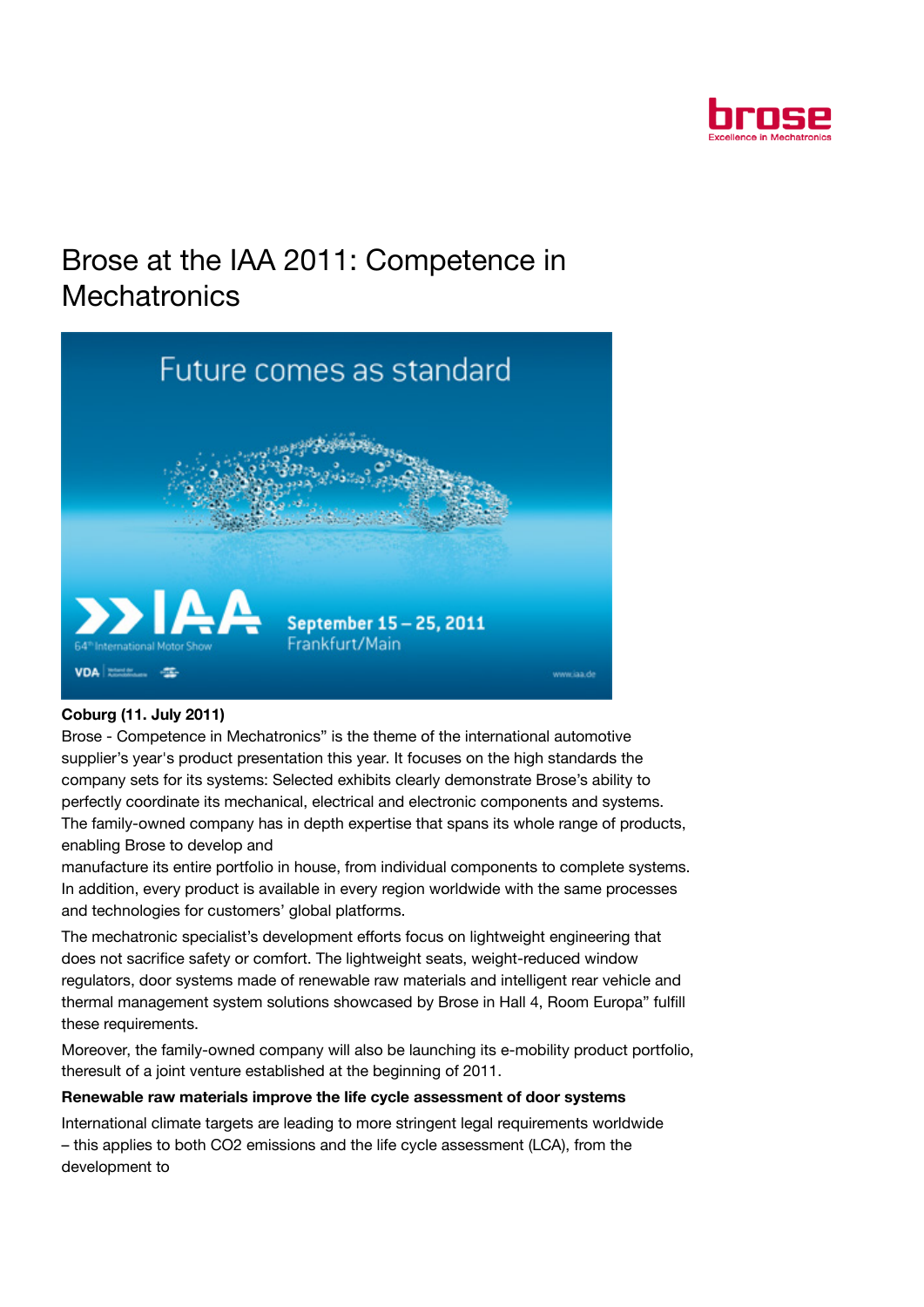

the scrapping of vehicles. This means that the use of renewable raw materials is becoming increasingly important. The market leader for door systems is currently addressing this challenge with highly integrated functional carriers made of polypropylene reinforced with wood fibers instead of glass fibers: This renewable raw material not only improves ecobalance of vehicle production, but also lowers weight while providing both thermal and noise-reduction benefits – all without sacrificing safety or producing additional costs.

## Promising: cost-neutral lightweight design

A compact window regulator that is just as light as a similar product made of aluminum yet is as cost-effective as a steel-based solution thanks to its superior functional integration is just one of the examples the automotive supplier offers for implementing cost-neutral lightweight design.

For its product group seat systems, Brose applied its expertise in lightweight, functional front seat design to the 2nd and 3rd rows. The solution presented by the automotive supplier weighs 15% less than a comparable series variant and offers other advantages as well. The optionally

available Business-Comfort-Rear-Seat" can be ergonomically adjusted to optimally suit the passenger's preferences and also offers an electromechanical massage feature. Brose is presenting concepts for cost-neutral lightweight seat design at the motor show with both conventional and new materials and innovative manufacturing methods.

### Brushless: reducing fuel consumption with new drives

Brose's weight and performance-optimized electric motors also improve efficiency. Among other innovations, the company is also presenting new drive concepts for HVAC blowers and cooling fan modules that cut CO2 emissions considerably. One example: With its new, brushless-driven HVAC blower, the automotive supplier succeeded in reducing weight by approximately 400 grams compared to its predecessor.

The low-noise cooling fan module also fitted with a brushless drive has yet to be matched in terms of efficiency (> 80% for the drive), low weight and reduced space requirements. In combination with the active grill shutter system patented by Brose, vehicle thermal management can be optimized to achieve a fuel savings of 0.1 to 0.2 liters per 100 km.

### Ready for the mobility of the future

Lightweight design for seats and doors, low-noise drives as well as intelligent function integration not only increase the efficiency of internal-combustion vehicles but can also be translated to electric vehicles with very little application expenditure.

The family-owned company has also expanded its portfolio over the years with products that advance vehicle electrification suitable for use in both traditional internal-combustion and electric vehicles. Examples are drives for power steering or electric parking systems.

### Brose-SEW: promising solutions for large-scale e-mobility

At the beginning of 2011, Brose and SEW-EURODRIVE - one of the world market leaders in electric motors, gear units and control systems for industrial applications - set up a joint venture. The objective is to develop and manufacture drive systems with different motor technologies and designs for individual vehicles ranging from 15 to 150 kW.

Brose México, S.A. de C.V. Parque Industrial El Marqués Av. de la Corte No. 4 C.P. 76246 El Marqués, Qro.